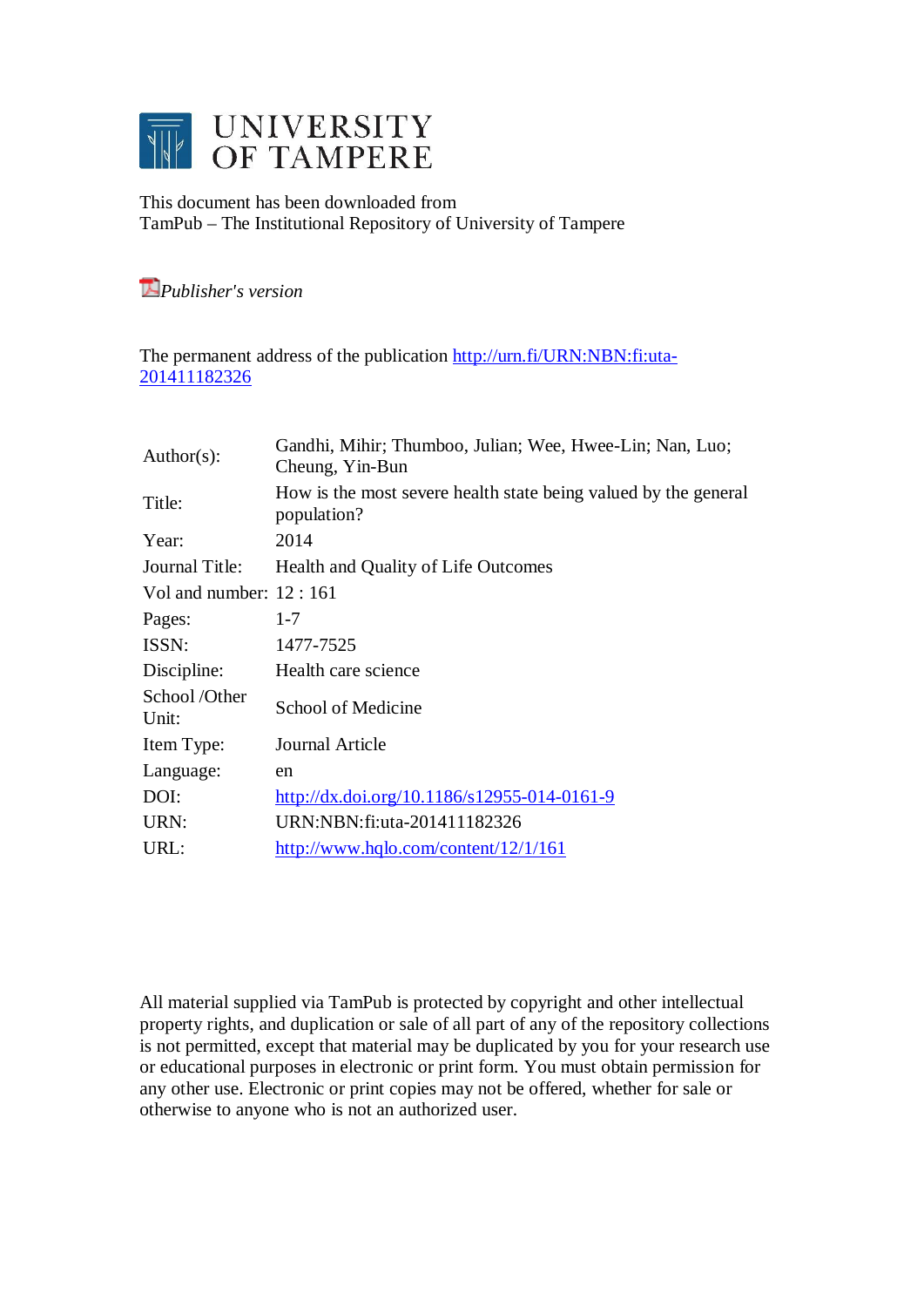# **RESEARCH CHINESE ARCH CHINESE ARCH CHINESE ARCH <b>CHINESE ARCH CHINESE ARCH CHINESE ARCH <b>CHINESE** ARCH **CHINESE ARCH** CHINESE ARCH **CHINESE ARCH 2014**



# How is the most severe health state being valued by the general population?

Mihir Gandhi $^{1,2,3^\ast}$ , Julian Thumboo $^{4,5}$ , Hwee-Lin Wee $^6$ , Nan Luo $^7$  and Yin-Bun Cheung $^{1,2,3}$ 

# Abstract

Background: It has been reported that valuation of health states that are close to death, such as the most severe health state, can be affected by health state valuation procedure, and their utility values are difficult to predict. We examined how the most severe health states of Short Form-6 dimension (SF-6D) and EuroQoL-5 dimension-3 level (EQ-5D-3L) were valued by the Singapore general population.

Methods: Overall, 249 SF-6D and 42 EQ-5D-3L states were valued by two separate samples from the Singapore general population using the visual analogue scale (VAS) method. Ordinary least-square regression model was employed to explain deficit in the valuation of the most severe state using the health state descriptors.

Results: A total of 1021 participants from the SF-6D sample and 1015 participants from the EQ-5D-3L sample were included in the analysis. We observed that 67% of the SF-6D participants and 74% of the EQ-5D-3L participants considered the most severe state worse than dead. The most severe state had mean VAS valuation scores more than 20–25 points lower than the adjacent states that are better by only one level in only one dimension. SF-6D VAS valuation score for the most severe state was 27 points and 12 points lower than expected according to the health state descriptors among the participants who considered the most severe state worse than dead and better than dead, respectively. Similar results were found for the EQ-5D-3L valuation.

**Conclusions:** The most severe health state was valued lower than expected according to its descriptors.

Keywords: EQ-5D, SF-6D, Utility, Visual analogue scale, Worse than dead

# Background

There is an increasing demand on evaluating the outcome of health-care interventions using cost utility analysis (CUA), and various health regulatory bodies consider it the main approach for evaluating the outcome of health-care interventions [\[1](#page-7-0)]. CUA involves quality adjusted life years (QALYs), which are estimated as the time spent in a health state multiplied by its utility. QALYs are very useful as they capture changes in both quality and quantity of life. Health states from generic health outcome instruments such as EuroQoL-5 dimension (EQ-5D), Short Form-6 dimension (SF-6D) and Health Utility Index Mark 3 (HUI3) are valued by the general population using one or more valuation methods such as time trade-off (TTO), standard gamble (SG) and visual analogue scale (VAS) [[2](#page-7-0)]. A number of

\* Correspondence: [mihir.gandhi@scri.edu.sg](mailto:mihir.gandhi@scri.edu.sg) <sup>1</sup>

2 Biostatistics, Singapore Clinical Research Institute, Singapore, Singapore Full list of author information is available at the end of the article



The most severe health state is an important health state in valuation studies. Usually either the most severe health state or dead state is the least valued state and hence decides the lower bound of utility values [[3\]](#page-7-0). For example, the valuation studies in several European countries asked participants to value the most severe health state along with the perfect health and dead state twice because these states are anchoring states (lower or upper bound of the utility values) [[4\]](#page-7-0). Some valuation methods, such as chained TTO and chained SG, also use the most severe health state as the 'temporary health state' and ask participants to trade-off or gamble the other health



© 2014 Gandhi et al.; licensee BioMed Central Ltd. This is an Open Access article distributed under the terms of the Creative Commons Attribution License [\(http://creativecommons.org/licenses/by/4.0\)](http://creativecommons.org/licenses/by/4.0), which permits unrestricted use, distribution, and reproduction in any medium, provided the original work is properly credited. The Creative Commons Public Domain Dedication waiver [\(http://creativecommons.org/publicdomain/zero/1.0/](http://creativecommons.org/publicdomain/zero/1.0/)) applies to the data made available in this article, unless otherwise stated.

<sup>&</sup>lt;sup>1</sup> Centre for Quantitative Medicine, Office of Clinical Sciences, Duke-NUS Graduate Medical School, Singapore, Singapore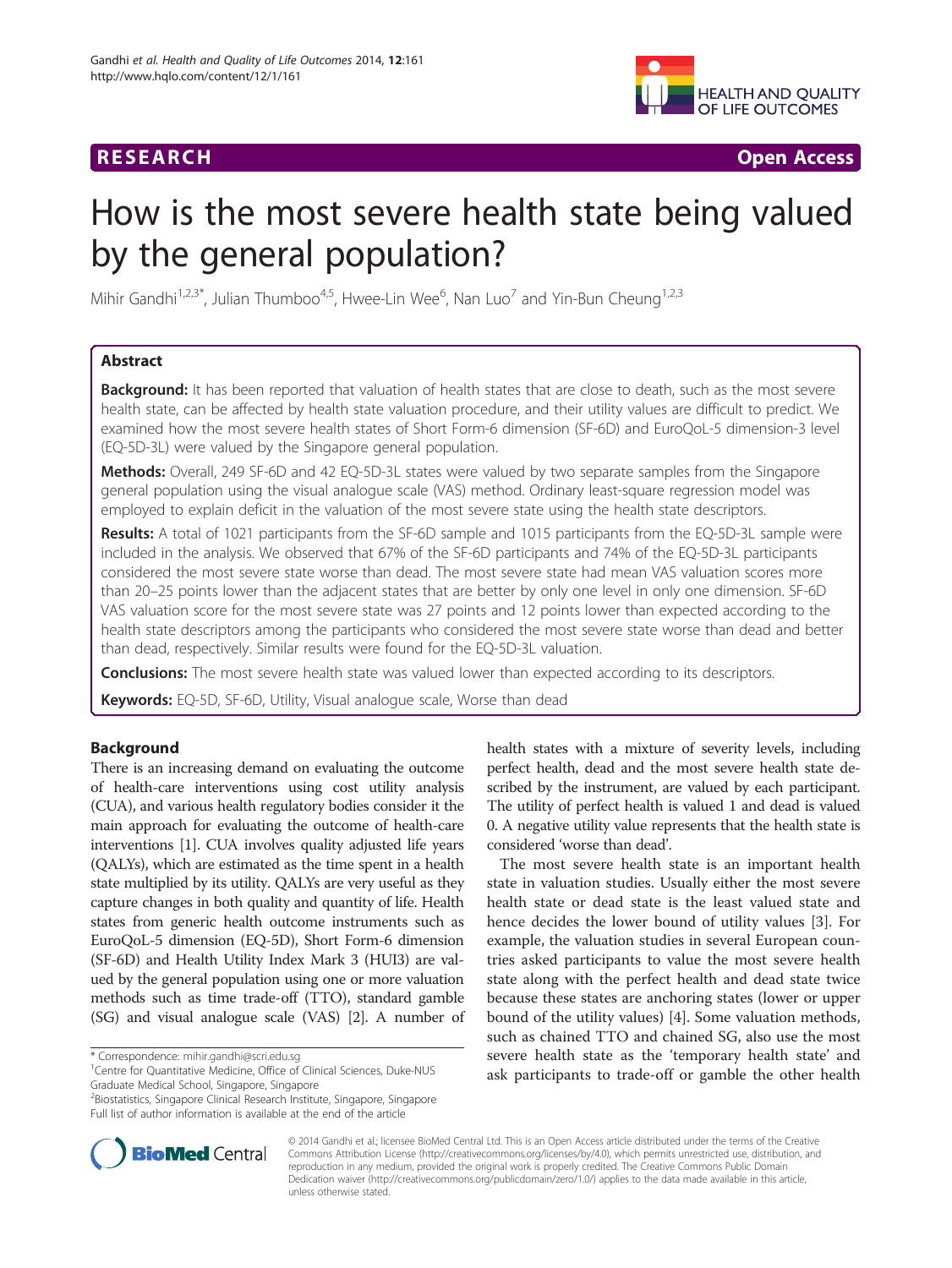states between the perfect health and the most severe health state [[5\]](#page-7-0).

The most severe health state is often labelled as 'allworst' or 'pits' [\[6-10](#page-7-0)]. There is a general consensus that adding a disease label in disease-specific health state descriptions can have an impact on health state value, possibly due to prior knowledge or preconception of the disease [\[11\]](#page-7-0). However, no study to our knowledge has investigated the impact of labeling a generic health state. Valuation of health states based on generic instruments is the most common method for eliciting the population preferences in CUA, thus how the most severe health state (in the presence of a label) is valued needs attention.

Drawing on data from a valuation study of the two most commonly used generic instruments, namely SF-6D and EQ-5D-3 level (EQ-5D-3L), we aim to examine how the most severe health state is valued by the participants. In this study, the most severe health state was labelled as 'all-worst' state. A valuation study in multi-ethnic Asian general population showed that the majority of participants felt that 'all-worst' is a better description than 'pits' for the most severe health state of EQ-5D [[12\]](#page-7-0).

## Methods

#### Valuation survey procedures

A cross-sectional, face-to-face survey of health state valuation for SF-6D and EQ-5D-3L using the VAS method was conducted in 2009 from a representative sample of the general population of Singapore, a multiethnic Asian country. A multi-stage sampling approach was used to randomly select residential blocks, within which households were selected. Potential participants who satisfied the pre-set recruitment quotas for ethnicity (400 Chinese, 400 Malay, 234 Indian), gender (50% Female) and age (30% for 21–34 years, 40% for 35–49 years, 30% for 50+ years) were interviewed. Within each race, there was a quota that half of the participants would use English and the remaining half would use their native language for the interviews, i.e. Mandarin for Chinese, Malay for Malays and Tamil for Indians.

Two separate samples of 1034 participants each were selected for the SF-6D and EQ-5D-3L health states valuation. The SF-6D consists of 6 dimensions (physical functioning, role limitations, social functioning, pain, mental health and vitality) and each dimension has 4 to 6 levels. Thus, SF-6D describes a total of 18,000 health states. A subset of 249 SF-6D states was selected (out of 18,000) for the valuation based on the protocol of Brazier *et al.* [\[6](#page-7-0)]. The most severe state ('645655' for SF-6D) was labeled as 'all-worst'. Each participant was asked to compare between 'dying now' and 'living for the rest of his/her life in all-worst', from which the less desirable state was assigned a value 0 on the VAS. Each

participant was then asked to value a unique set of 6 states from the subset of SF-6D states and either dead or the 'all-worst' state, depending on which one was not valued earlier at 0. The unique set of 6 health states were assigned to each participant in a way that they spread widely over the valuation space. A 100-point "feeling thermometer" with endpoints of 100 (most desirable, i.e. perfect health) and 0 (least desirable) was used as the VAS. The participants were required to indicate where they would rate each of the assigned states on the "feeling thermometer" by imagine themselves in that state for the rest of their life without changing. The participants were allowed to value more than one health state at the same level of VAS.

The valuation of EQ-5D-3L states was carried out in a similar way as SF-6D. The EQ-5D-3L consists of 5 dimensions (mobility, self-care, usual activities, pain/discomfort, and anxiety/depression) with 3 levels each (no problems, some problems, and extreme problems) and thus describes 243 health states. A subset of 42 EQ-5D-3L states was selected based on the protocol of Dolan [[13\]](#page-7-0). The most severe state ('33333') was labeled as 'allworst'. Unconscious state was also valued in addition to the other 6 assigned states.

The study was approved by SingHealth Centralized Institutional Review Board.

#### Analyses

Participants who met the following criteria were excluded from our analysis: a) valued less than 3 health states, b) did not value dead or the 'all-worst' state, c) valued dead or the 'all-worst' state or unconscious state higher than all the other states, d) gave the same valuation score to all the health states, e) self-reported or rated by the interviewers as having poor understanding of health states description or valuation tasks. The valuation score used in the analyses was 'raw' VAS valuation score ranging from 0 (worst possible score) to 100 (best possible score). We did not transform the valuation scores to utility to avoid an impact of the transformation on the estimated valuation score [\[3\]](#page-7-0).

Mean valuation scores of the health states are presented using line graphs for a subset of selected health states. As the study has valued many health states, to maintain visual clarity we did not include all the valued health states. The lowest ten health states with the least valuation scores near the dead state were included in the graphs. Health states with higher valuation scores were systematically skipped for the graphical presentation. The valuation scores among the participants who considered the 'all-worst' state worse than dead and who considered the 'all-worst' state better than dead were presented separately in the graphs.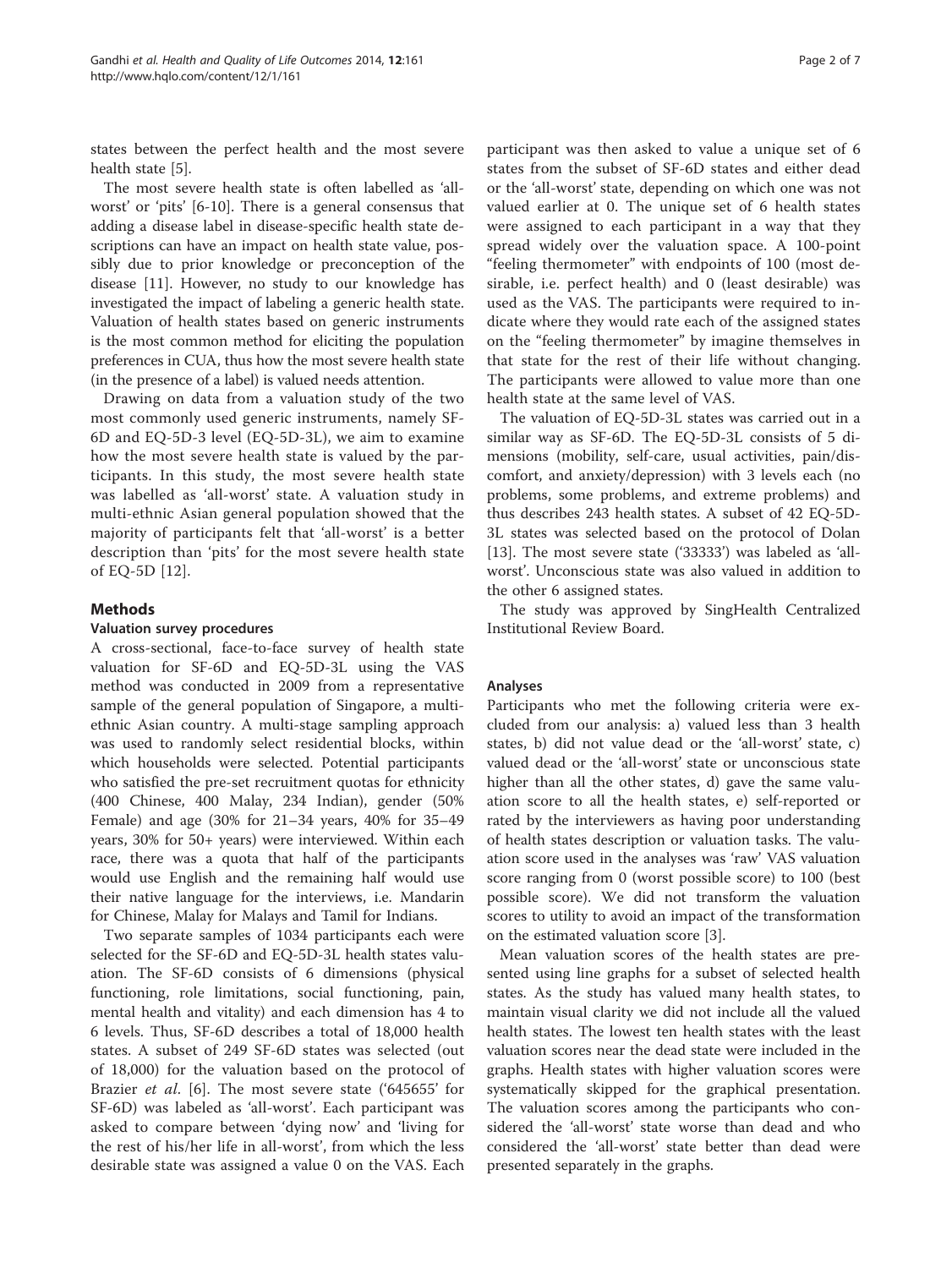We performed ordinary least-square (OLS) regression model for EQ-5D-3L with valuation score as the dependent variable and indicator variables representing level of severity for each dimension as the independent variables, with an intercept [[4\]](#page-7-0). That is, included 2 indicator variables for each of the 5 dimensions of EQ-5D-3L. We also included an indicator variable  $(N_3)$  to take into account of additional disutilities when severe problem (level 3) is reported on at least one dimension. In addition to the above commonly used variables, we included two indicator variables  $D_1$  and  $D_2$  and their interaction:  $D_1$  represented the participant who considered the 'all-worst' state worse than dead and  $D<sub>2</sub>$  represented the 'all-worst' state. This model helped to assess whether there was a deficit in the valuation score for the most severe state even after taking the descriptors (levels and dimensions) into account. It also assessed possible impact of considering the most severe state worse than death on its valuation.

Similar regression analysis model was used to study SF-6D valuation scores. For the variable  $N_3$ , the severe level was defined as levels 4–6 for physical functioning, levels 3–4 for role limitation, level 4–5 for social functioning, mental health and vitality, and level 5–6 for pain [[6\]](#page-7-0).

All the health states valued in the study were included in the regression analysis. Perfect health state was not included in the models, as it was assigned a value 100 on VAS. The dead and unconscious states were also excluded from the regression analyses as they do not represent any health states/dimensions of SF-6D or EQ-5D-3L. Since each of the participants valued 6 health states, we used the Eicker-Huber-White robust standard error for clustered data for statistical inference [\[14\]](#page-7-0). A P-value less than 0.05 was considered statistically significant. All the analyses were carried out using Stata/MP 10.1 for Windows.

## Results

Demographic and health characteristics information was received from all 1034 participants of the SF-6D sample. Seven participants valued dead higher than all the other states; 1 participant valued the 'all-worst' state higher than all the other states; and 5 participants were observed to have poor understanding of heath states description and/or valuation tasks. Hence, these 13 participants were excluded from the SF-6D related analysis. Table 1 shows demographic and health characteristics of 1021 participants for the SF-6D valuation that were included in the analysis. Due to the pre-specified quota for gender, age and ethnicity, the demographic characteristics of enrolled participants were similar to what was planned. The majority of the SF-6D participants were married  $(n = 765, 75\%)$ , employed/self-employed (n = 659, 65%), had at least

| rage 3 of |  |  |  |
|-----------|--|--|--|
|-----------|--|--|--|

### Table 1 Demographic and health characteristics of the study sample participants

| Characteristics, n (%)                             | Participants<br>completing<br>the SF-6D | Participants<br>completing<br>the EQ-5D-3L |
|----------------------------------------------------|-----------------------------------------|--------------------------------------------|
|                                                    | $(N = 1021)$                            | $(N = 1015)$                               |
| Female                                             | 521 (51.0)                              | 512 (50.4)                                 |
| Age (years)                                        |                                         |                                            |
| 21-29                                              | 190 (18.6)                              | 194 (19.1)                                 |
| 30-39                                              | 222 (21.7)                              | 228 (22.5)                                 |
| 40-49                                              | 272 (26.6)                              | 269 (26.5)                                 |
| 50-59                                              | 206 (20.2)                              | 200 (19.7)                                 |
| $60+$                                              | 131 (12.8)                              | 124 (12.2)                                 |
| Ethnicity                                          |                                         |                                            |
| Chinese                                            | 392 (38.4)                              | 387 (38.1)                                 |
| Malay                                              | 396 (38.8)                              | 399 (39.3)                                 |
| Indian                                             | 233 (22.8)                              | 229 (22.6)                                 |
| Education level                                    |                                         |                                            |
| Primary (6 years) or less                          | 177 (17.3)                              | 190 (18.7)                                 |
| Secondary (11 years)                               | 562 (55.0)                              | 576 (56.8)                                 |
| Diploma/degree or higher                           | 282 (27.6)                              | 249 (24.5)                                 |
| Married/partner                                    | 765 (74.9)                              | 761 (75.0)                                 |
| Employed or self-employed                          | 659 (64.5)                              | 643 (63.4)                                 |
| General health status                              |                                         |                                            |
| Poor                                               | 4(0.4)                                  | 8(0.8)                                     |
| Fair                                               | 70 (6.9)                                | 99 (9.8)                                   |
| Good                                               | 443 (43.4)                              | 424 (41.8)                                 |
| Very good                                          | 419 (41.0)                              | 383 (37.7)                                 |
| <b>Fxcellent</b>                                   | 85 (8.3)                                | 101(10.0)                                  |
| Self-reported health on EQ-5D-3L VAS,<br>Mean (SD) | 84.5 (11.2)                             | 83.0 (12.1)                                |

VAS = visual analogue scale.

secondary education  $(n = 844, 83%)$ , and self-reported good to excellent general health (n = 947, 93%).

Similarly in the EQ-5D-3L sample, 12 participants valued dead higher than all the other states; 2 participants valued the unconscious state higher than all the other states; 1 participant did not value the 'all-worst' state; and 4 participants were observed to have poor understanding of heath states description and/or valuation tasks. Hence, 19 participants were excluded from the EQ-5D-3L related analysis. The demographic and health characteristics of the EQ-5D-3L participants were similar to the SF-6D participants (Table 1).

In the SF-6D valuation, except the 'all-worst' state, no other health state was valued worse than dead state. The majority of participants ( $n = 681, 67%$ ) considered the 'all-worst' state worse than dead. The mean valuation score given to the 'all-worst' state was  $12.8$  (SD = 14.0) among the participants who considered the 'all-worst'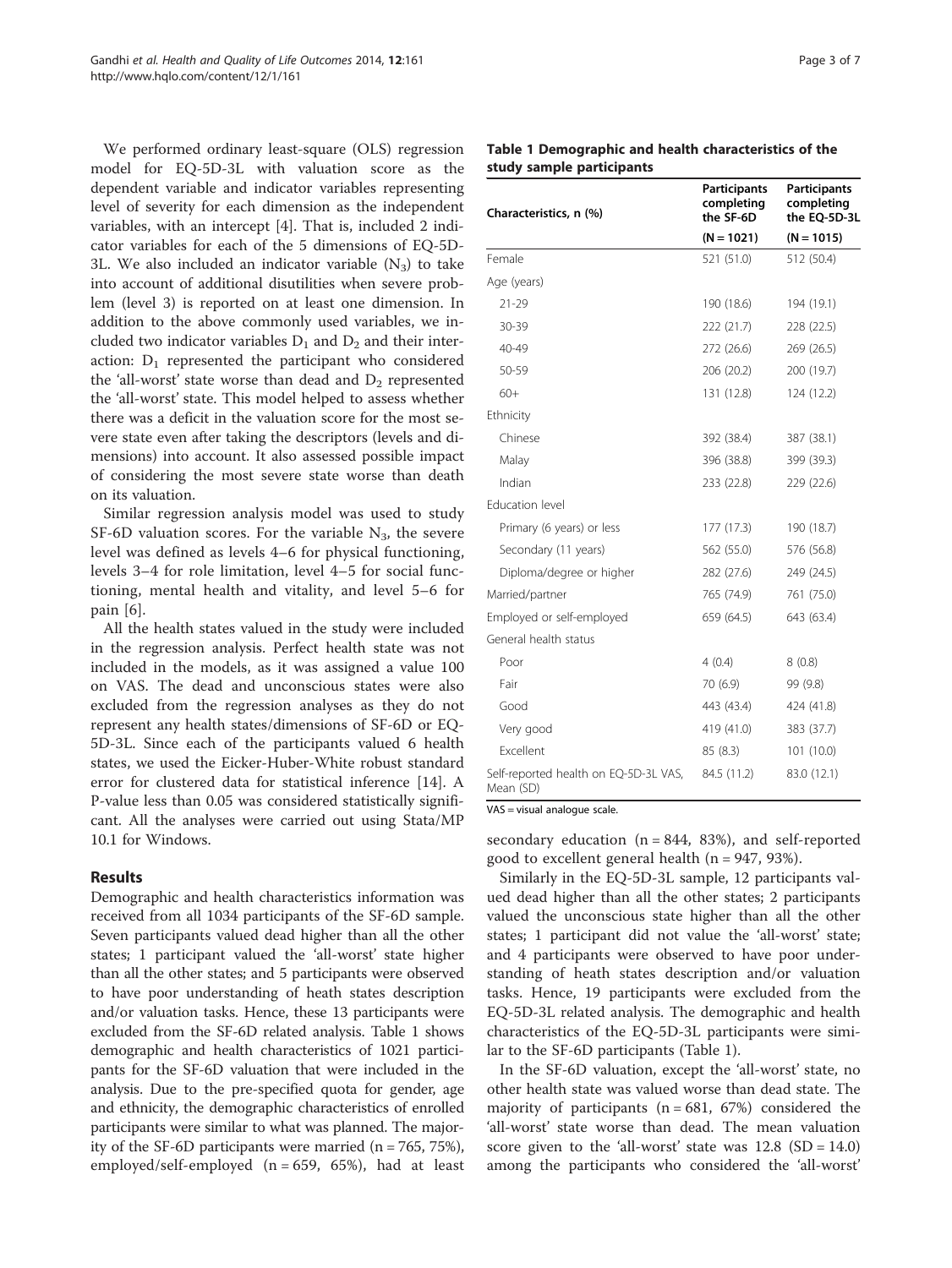state better than dead. On the other hand, dead state was valued with mean valuation score of  $11.2$  (SD = 12.5) among the participants who considered the 'all-worst' state worse than dead. The mean valuation scores for selected SF-6D health states are shown in Figure 1. For the participants who considered the 'all-worst' state worse than dead, there was a difference of more than 30 points in the mean valuation score between the 'all-worst' state ('645655') and its adjacent health states that are only one level different in one dimension ('545655' and '645555'). For the participants who considered the 'all-worst' state better than dead the corresponding difference ranged from 9 to 17 points.

Similar to the SF-6D results, only the 'all-worst' state was valued worse than dead, and the majority of participants (n = 753, 74%) considered the 'all-worst' state worse than dead in the EQ-5D-3L valuation. The mean valuation score of the 'all-worst' state was  $11.4$  (SD = 12.3) among the participants who considered the 'all-worst' state better than dead; and the mean valuation score of dead was 15.2  $(SD = 19.7)$  among the participants who considered the 'all-worst' state worse than dead. Similar to Figures 1, [2](#page-5-0) also shows a difference of 25 points in the mean valuation score between the 'all-worst' state ('33333') and its adjacent state '33323' for the participants who considered the 'all-worst' worse than dead. For the participants

who considered the 'all-worst' better than dead the corresponding difference was 11 points.

The regression intercept showed that, among the participants who considered the 'all-worst' state better than dead in the SF-6D sample, the estimated valuation score was 80.2 (95% CI: 77.3, 83.1) when all the dimensions were at its best (level 1) (Table [2](#page-6-0)). The coefficient  $D_1$ showed that the participants who considered the 'allworst' state worse than dead scored the other health states higher by 2 points (95% CI: 0.2, 3.8) compared to the participants who considered the 'all-worst' state better than dead. The participants who considered the 'all-worst' state better than dead scored the 'all-worst' state 12.3 points lower (95% CI: -15.8, -8.8; P-value < 0.001) than expected by its descriptors. Furthermore, the participants who considered the 'all-worst' state worse dead scored the 'all-worst' state 27.0 points lower (coefficient:  $-12.3-14.7 =$ 27.0; 95% CI: −30.2, −24.0; P-value < 0.001) than expected.

For the EQ-5D-3L valuation, the participants who considered the 'all-worst' state better than dead scored the 'all-worst' state 2.1 points lower (95% CI: −5.4, −1.1; P-value = 0.201) than expected by its descriptors. The participants who considered the 'all-worst' state worse than dead scored the 'all-worst' state 15.8 points lower (coefficient = −2.1-13.7 = −15.8; 95% CI: −18.8, −12.7; P-value < 0.001) than expected (Table [3](#page-6-0)).

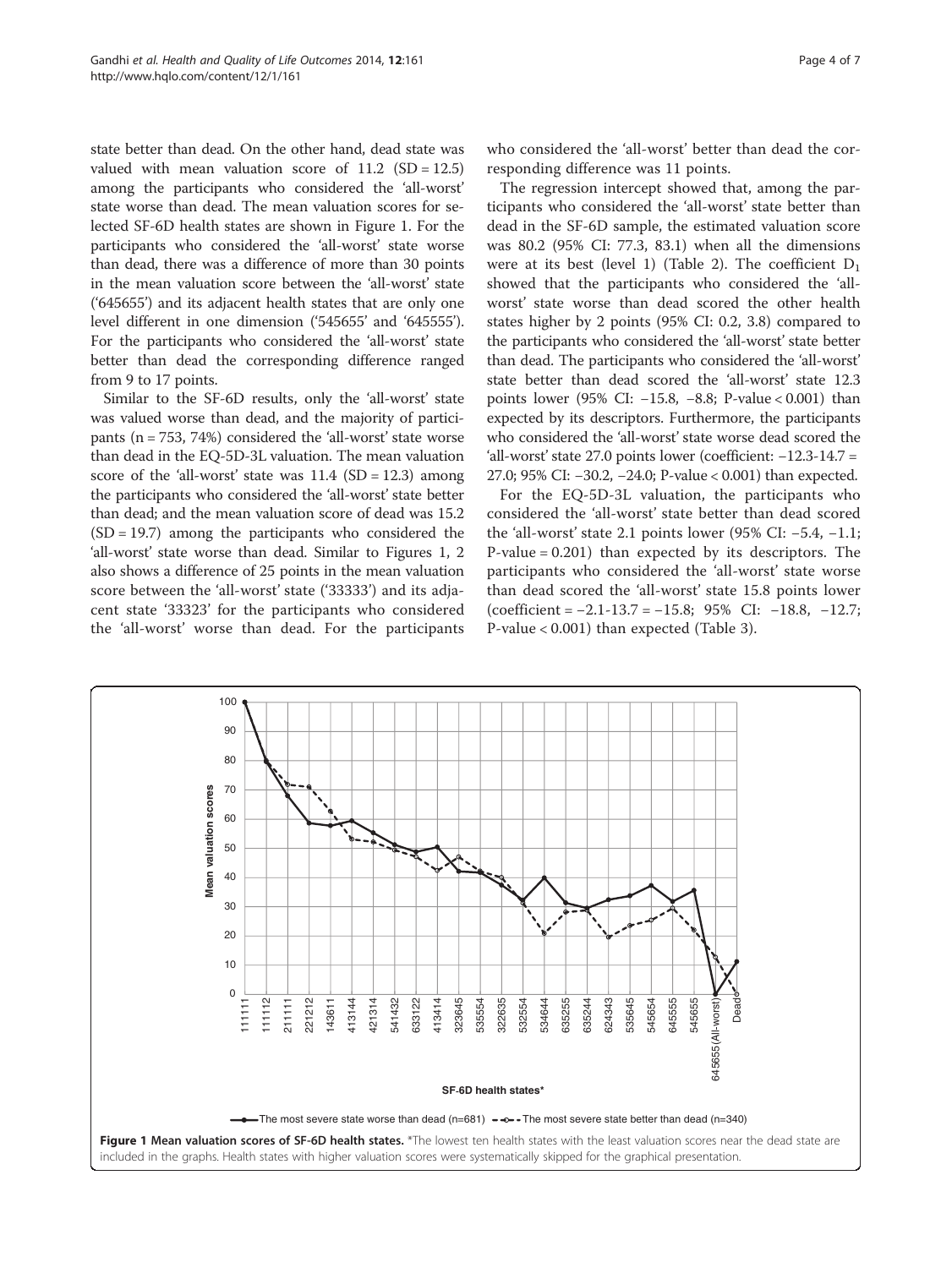<span id="page-5-0"></span>

All the coefficients of indicator variables for different levels of SF-6D and EQ-5D-3L dimensions in the respective regression models were negative and most of them were statistically significant (Tables [2](#page-6-0) and [3](#page-6-0)).

# Discussion

We examined the valuation of the most severe state (labeled as 'all-worst') of two of the most widely used generic instruments, SF-6D and EQ-5D-3L, using the VAS method in a general population. We examined the valuation score in two groups of participants - who considered the most severe state worse than dead and who considered it better than dead. We observed a deficit of 20–25 points in the valuation score of the most severe state than the adjacent states that are better by only one level in only one dimension. The regression analysis showed that this deficit could not be explained by the differences in the health state descriptors. In the SF-6D valuation, the unexplained deficit was about 27 points and 12.3 points, respectively, among participants who considered the most severe state worse and better than dead. This is practically significant, as 3.3 points was considered minimally important difference [[15,16](#page-7-0)]. In the valuation of the EQ-5D-3L, the participants who considered the most severe state worse than dead also scored the most severe state 15.8 points lower than expected according to its descriptor, which is

bigger than the minimally important difference of 7–8 point [\[16,17\]](#page-7-0). The regression models were developed based on the comparative review and user guide for EQ-5D value sets [[4\]](#page-7-0). We used raw VAS valuation score in the analysis without any transformations or rescaling to reduce artifact effect on the regression coefficients [\[3](#page-7-0)].

We found a deficit in value in the health state labelled as 'all-worst'. Participants may have valued the most severe state based on the 'all-worst' label rather than the objective description of it [\[18\]](#page-7-0). That is, the valuation might be affected by prior belief associated with a worst health condition or an emotional response to the hearing of 'all-worst'. Several studies of disease-specific health states valuation have found that an inclusion of disease label lowered the health state values [[11\]](#page-7-0). For example, a study found that using a label 'breast cancer' reduced health state values [\[19\]](#page-7-0). Another study found that the use of mental health labels such as mental handicap, schizophrenia and dementia was associated with lower health state values [\[20](#page-7-0)]. The present study showed a similar labeling effect in a generic health state and in a community context. Thus, we suggest to avoid labeling health states in valuation studies.

Furthermore, the difference in the degree of deficit in the values of the most severe state between participants who considered the state worse than dead and those who considered it better than dead might have been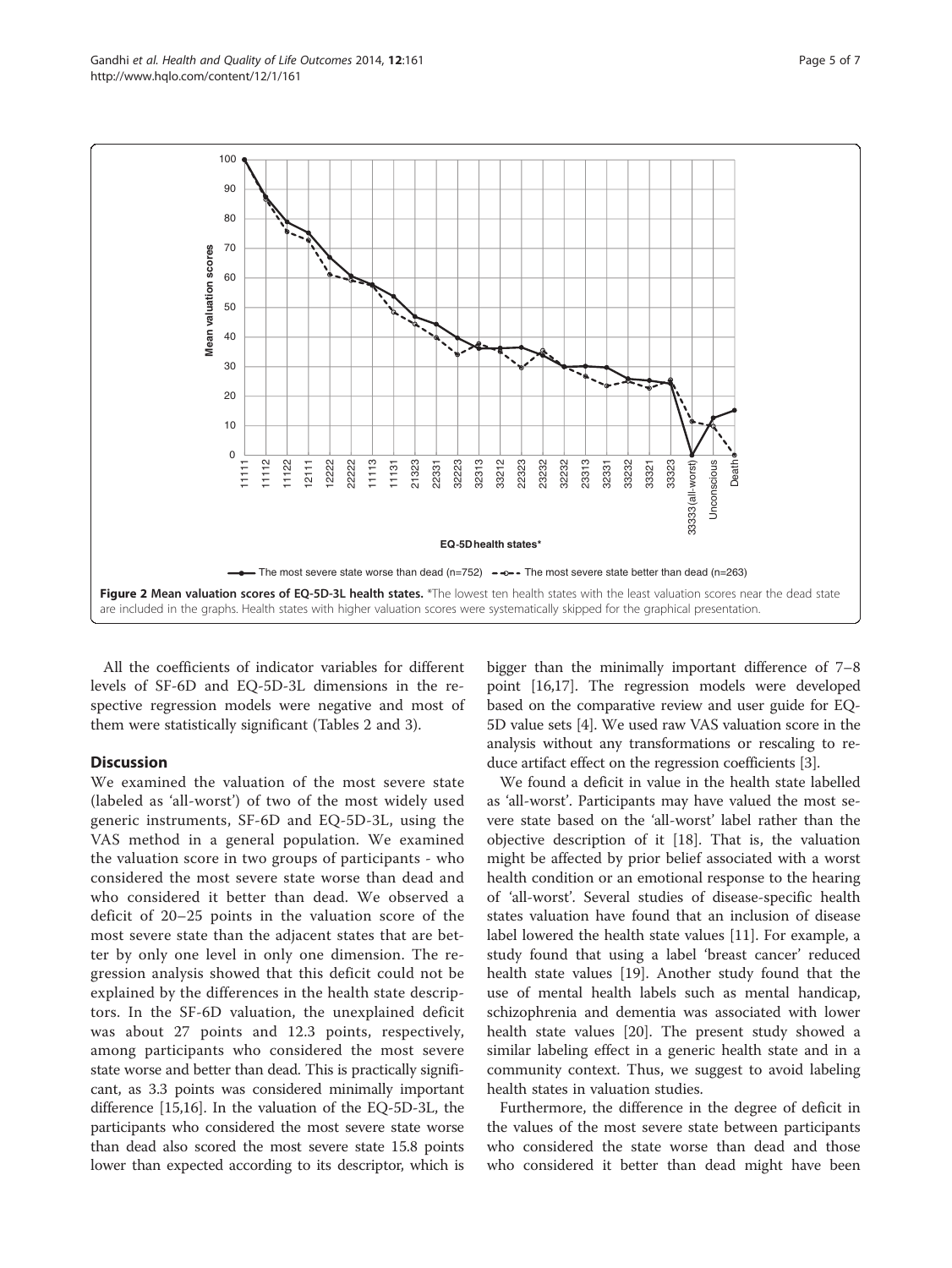| Regressor*                                       | Coefficient | 95% confidence<br>interval | P-value |
|--------------------------------------------------|-------------|----------------------------|---------|
| The most severe state worse<br>than dead $(D_1)$ | 2.0         | [0.2, 3.8]                 | 0.029   |
| The most severe state $(D_2)$                    | $-12.3$     | $[-15.8, -8.8]$            | < 0.001 |
| Interaction of $D_1$ and $D_2$                   | $-14.7$     | $[-16.6, -12.9]$           | < 0.001 |
| At least one severe level $(N_3)$                | $-2.3$      | $[-4.3, -0.4]$             | 0.018   |
| Physical functioning level 2                     | $-7.5$      | $[-16.6, -12.9]$           | < 0.001 |
| Physical functioning level 3                     | $-7.9$      | $[-9.7, -6.0]$             | < 0.001 |
| Physical functioning level 4                     | $-13.8$     | $[-15.8, -11.7]$           | < 0.001 |
| Physical functioning level 5                     | $-13.9$     | $[-15.9, -11.9]$           | < 0.001 |
| Physical functioning level 6                     | $-22.1$     | $[-24.4, -19.9]$           | < 0.001 |
| Role limitations level 2                         | $-3.7$      | $[-5.2, -2.2]$             | < 0.001 |
| Role limitations level 3                         | $-3.1$      | $[-4.6, -1.6]$             | < 0.001 |
| Role limitations level 4                         | $-2.7$      | $[-4.3, -1.0]$             | 0.002   |
| Social functioning level 2                       | $-3.1$      | $[-4.6, -1.5]$             | < 0.001 |
| Social functioning level 3                       | $-2.1$      | $[-3.8, -0.4]$             | 0.015   |
| Social functioning level 4                       | $-2.9$      | $[-4.8, -1.1]$             | 0.002   |
| Social functioning level 5                       | $-3.2$      | $[-5.1, -1.4]$             | 0.001   |
| Pain level 2                                     | $-3.9$      | $[-5.7, -2.2]$             | < 0.001 |
| Pain level 3                                     | $-6.3$      | $[-8.1, -4.5]$             | < 0.001 |
| Pain level 4                                     | $-6.8$      | $[-8.6, -4.9]$             | < 0.001 |
| Pain level 5                                     | $-7.5$      | $[-9.2, -5.7]$             | < 0.001 |
| Pain level 6                                     | $-11.1$     | $[-13.0, -9.2]$            | < 0.001 |
| Mental health level 2                            | $-2.1$      | $[-3.8, -0.4]$             | 0.016   |
| Mental health level 3                            | $-2.8$      | $[-4.7, -1.0]$             | 0.002   |
| Mental health level 4                            | $-4.0$      | $[-5.9, -2.1]$             | < 0.001 |
| Mental health level 5                            | $-3.0$      | $[-4.9, -1.1]$             | 0.002   |
| Vitality level 2                                 | $-0.3$      | $[-2.1, 1.6]$              | 0.785   |
| Vitality level 3                                 | $-5.0$      | $[-6.9, -3.2]$             | < 0.001 |
| Vitality level 4                                 | $-5.6$      | $[-7.6, -3.6]$             | < 0.001 |
| Vitality level 5                                 | $-10.6$     | $[-12.6, -8.6]$            | < 0.001 |
| Intercept                                        | 80.2        | [77.3, 83.1]               | < 0.001 |
| $R^2 = 0.519$                                    |             |                            |         |

<span id="page-6-0"></span>Table 2 Summary of ordinary least-square regression on valuation score of SF-6D health states

\*Adjusted for all levels of 6 dimensions of SF-6D.

affected by end-aversion bias [[21\]](#page-7-0). Some participants might be reluctant to value health states at the extreme end of the VAS scale or the portion of scale near the end. For the participants who consider the most severe health state worse than dead, the valuation procedure involved putting the card that represented the state at the lower end of the VAS scale (score 0). Then, the remaining health states were valued between the two ends of the VAS scale. Thus, the other health states near the lower end of the VAS scale might have been valued higher than the most severe health state as a result of

Table 3 Summary of ordinary least-square regression on valuation score of EQ-5D-3L health states

| Regressor*                                       | Coefficient | 95% confidence<br>interval | P-value |
|--------------------------------------------------|-------------|----------------------------|---------|
| The most severe state worse<br>than dead $(D_1)$ | 2.2         | $[-0.0, 4.5]$              | 0.054   |
| The most severe state $(D_2)$                    | $-2.1$      | $[-5.4, 1.1]$              | 0.201   |
| Interaction of $D_1$ and $D_2$                   | $-13.7$     | $[-15.8, -11.6]$           | < 0.001 |
| At least one severe level $(N_3)$                | $-14.8$     | $[-17.4, -12.1]$           | < 0.001 |
| Mobility level 2                                 | $-8.2$      | $[-9.4, -6.9]$             | < 0.001 |
| Mobility level 3                                 | $-15.0$     | $[-17.0, -13.0]$           | < 0.001 |
| Self-care level 2                                | $-5.1$      | $[-6.5, -3.7]$             | < 0.001 |
| Self-care level 3                                | $-13.9$     | $[-15.7, -12.2]$           | < 0.001 |
| Usual activities level 2                         | $-1.6$      | $[-3.5, 0.3]$              | 0.102   |
| Usual activities level 3                         | $-4.2$      | $[-6.3, -2.0]$             | < 0.002 |
| Pain/discomfort level 2                          | $-5.1$      | $[-6.3, -3.9]$             | < 0.001 |
| Pain/discomfort level 3                          | $-12.4$     | $[-13.6, -11.1]$           | < 0.001 |
| Anxiety/depression level 2                       | $-0.3$      | $[-1.8, 1.2]$              | 0.674   |
| Anxiety/depression level 3                       | $-6.1$      | $[-7.9, -4.2]$             | < 0.001 |
| Intercept                                        | 79.9        | [77.5, 82.3]               | < 0.001 |
| $R^2 = 0.642$                                    |             |                            |         |

\*Adjusted for all levels of 5 dimensions.

end-aversion bias. On the other hand, for the participants who considered the most severe health state better than dead, the dead state was anchored at 0 and the most severe health state and the other health states were valued similarly between the two ends of the VAS scale.

Our study showed that there was larger unexplained deficit in the valuation of the most severe state in SF-6D than EQ-5D-3L. It was likely due to differences in their descriptive systems. It has been shown by Brazier et al. [[22\]](#page-7-0) that severe SF-6D states are less severe than the severe EQ-5D-3L states. That is, the participants consider the most severe state of EQ-5D-3L almost like the worst state based on its descriptors and hence leave less room for the other factors which can intensify its severity, whereas in SF-6D there is more scope for other factors, such as the labeling effect.

It should be noted that we valued the health states using the VAS method and hence the study findings are applicable to this valuation method only. Further research would be needed to examine if the present findings are generalizable to other valuation methods like TTO and SG.

#### Conclusions

We found that the most severe state was valued significantly lower than expected according to its descriptors. The magnitude of the deficit depended on the valuation instrument and whether the respondents considered the most severe state worse or better than dead.